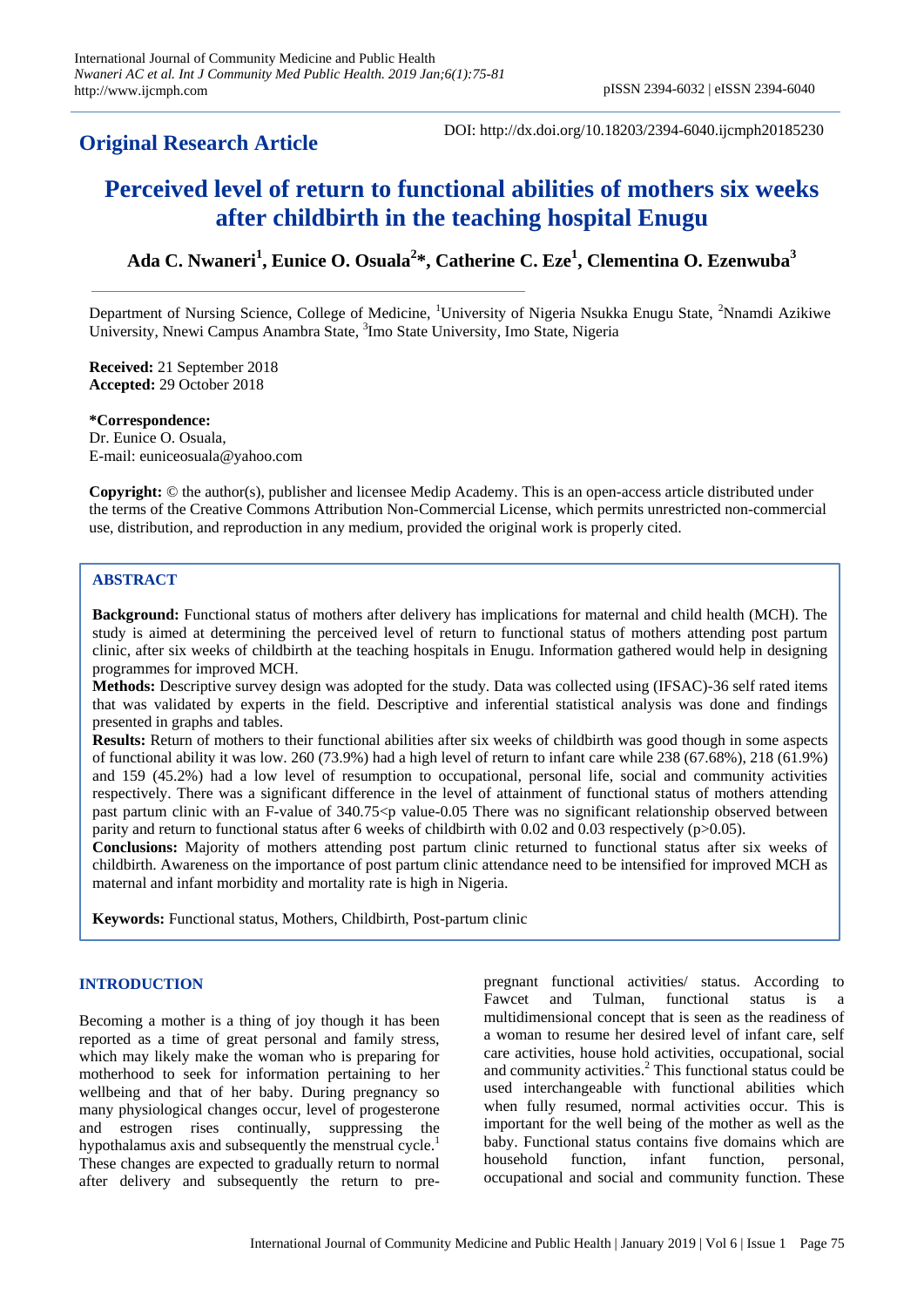domains entail resumption to house chores, working, washing dishes, bathing and feeding of baby ability to resume sociality with friend and relation.

Barbara stated that infant care may likely take precedence over other aspect of functional status, thereby affecting the full performance of other domains of functional status of mothers. 3

Maternal factors thought to affect the rate at which mothers will engage in and achieve full functional status after childbirth include maternal, age, parity and support from friends and family. Also exhaustion, fatigue and mild depression may also be a factor which may affect return to functional status. The mode of delivery, be it vaginal, caesarian section or instrumental delivery may also affect functional status, since those who delivered through caesarean section may require a longer period of recovery unlike mothers who had spontaneous vaginal delivery.

Women who experience caesarian birth have reported higher level of tiredness, breast feeding problems, constipation, depression, anemia, headache, difficulty in voiding, abnormal bleeding, urinary tract infection, abnormal pain and vaginal discharge than the counterpart who had spontaneous vaginal delivery.<sup>4</sup> These are issues that may determine whether a woman return fully or not.

In Nigeria, traditionally family and social support are given to mothers after delivery in order to help them cope with their new status. Unfortunately in recent times this tradition has been eroded by the crave to make ends meet due to economic recession. Everybody is busy, even grandparents are retired but not tired as they embrace one job/ business or the other to survive, thereby making their support shorter or not being given at all, thereby loading the entire responsibility of house core and care of new born on the partum mothers.

The study setting, University of Nigeria Teaching Hospital (UNTH) –Ituku Ozalla was built by the colonial administrators and Enugu State teaching hospital Enugu State, (ESUTH) by the State, both in Enugu, Nigeria. The hospitals have a broad objective on services, teaching and research and consists of various clinics such as the postnatal clinic, where women after six weeks of childbirth are found. However few studies focus on the perceived level of return to functional abilities of mother after six weeks of child birth. This informed the researchers to investigate the perceived level of return to functional status of mothers attending post-partum clinic after6 weeks of childbirth in the teaching hospital Enugu.

## **METHODS**

This descriptive survey was carried out in the University of Nigeria Teaching hospital Ituku-Ozalla, and Enugu State Teaching Hospital Enugu State, Nigeria. The total population of mothers attending postnatal clinic in the teaching hospital in Enugu after six weeks of childbirth was 3,156 (records department UNTH and ESUTH, 2012- 2013) and this is made up of 896 mother in University of Nigeria Teaching hospital and 2260 mothers in Enugu State University teaching hospital.

## *Sample*

The sample size of 355 mothers from UNTH and ESUTH attending postnatal clinic after 6 weeks of childbirth was used for the study. This was done using the Taro Yameni's formular for sample size calculation.<sup>5</sup>

A stratified random sampling method was used in selecting mothers attending postnatal clinic in the teaching hospitals in Enugu six weeks after childbirth. In order to build a representative in the study based on the area of study, a proportionate sampling technique was carried out using the formula. Sample size of 101 was for the University of Nigeria teaching hospital and 254 for Enugu State University Teaching hospital.

Participants were chosen on the basis of willingness to participate in the study, emotionally stable, mothers who are attending postnatal clinic after six weeks of childbirth, those present at time of study and are within age range of 15-45 years, and mothers who speak English and pigeon English. The instrument for data collection was adapted by the researcher from the inventory of functional status after childbirth (IFSAC) a 36-items, self rated scale that measures physical infant care, house hold care, social activities and community activities.<sup>6</sup>

## *Validity*

Face validity was carried out by giving the questionnaire to experts in this field from the University of Nigeria Nsukka, who made appropriate suggestion. Also a content validity was reported to be 84.4% from the standardized instrument.

Construct validity was also carried out to test the instrument which was done using ANOVA test analysis for both type of feeding and parity of the sampled group.

## *Reliability*

The ANOVA result for the 2 groups was then correlated using Kendall's Taub correlation which gave a correlation coefficient (Kendall's Taub) of 0.821 which signifies that there is a significant construct in the research instrument as a significant value of 0.01< 0.05 was obtained for the standardized reliability of this instrument. Alpha reliability for overall functional status had been reported to be 0.76. Subscale values are as follows; infant care: 0.92, parental care; 0.56, household care: 0.64, social activities 0.67 and occupational activities=0.98.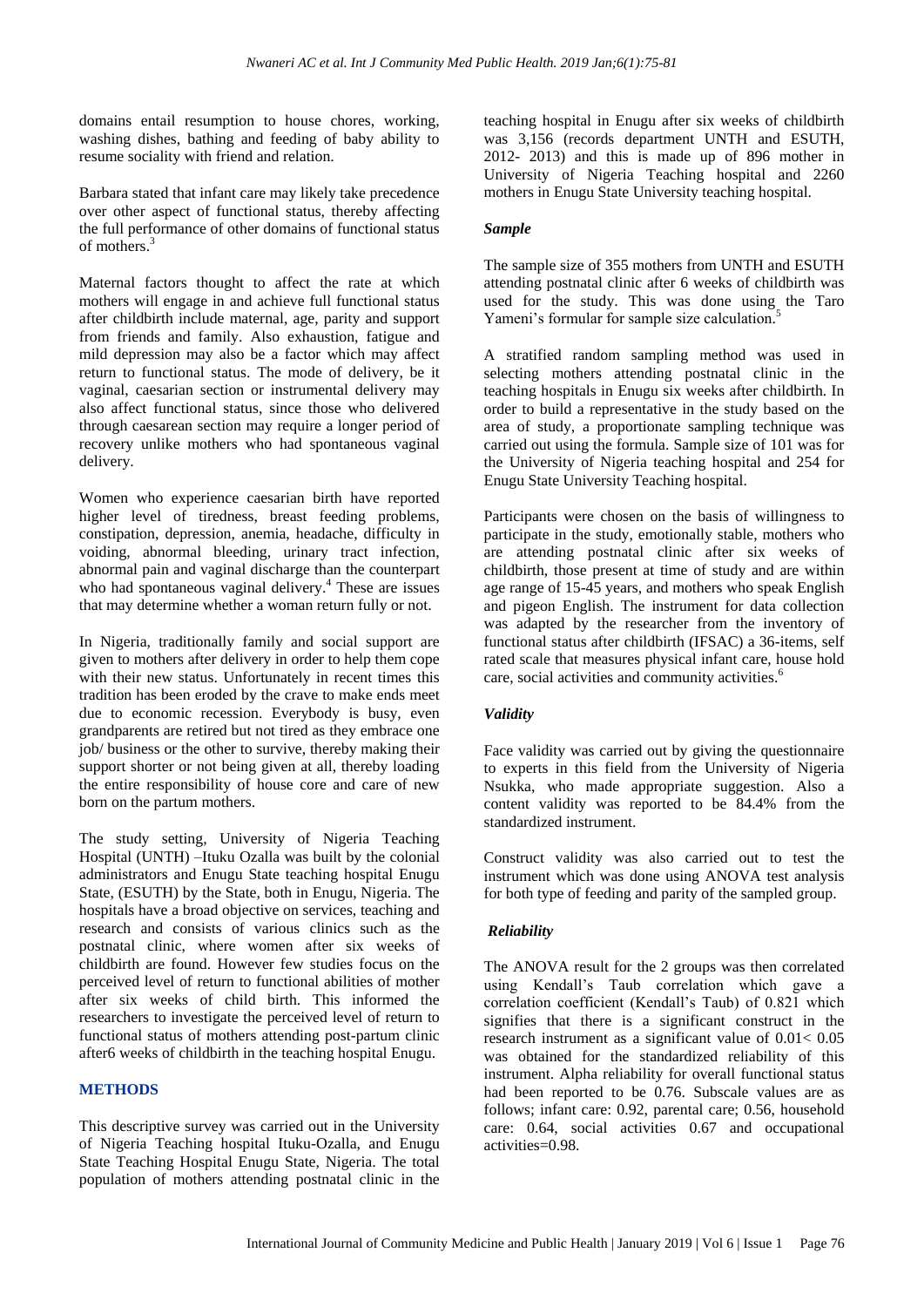A pilot study with 35 copies of questionnaire was administered at Bishop Shanahan Hospital, Nsukka which is different from the hospital under study. Same was analyzed using Cronbach's alpha. An alpha of 0.81 and an inter-item (standardized) coefficient of 0.80 were obtained.

#### *Ethical consideration*

In order to obtain ethical permit a letter was written through the head of department, nursing science to the university of Nigeria teaching hospital and Enugu state teaching hospital research committees who gave ethical approval (UNTH/CSA/329/VOL.5).

The distribution of the questionnaire was done in the postnatal clinics of the teaching hospitals.

A research assistant was recruited and she was properly trained on how to collect data from client. Interview administered method was used as some participants do not have secondary education. Data collection was done during the clinic hours usually time 8:30 AM - 2:00 PM daily. This lasted for four weeks.

The scores obtained from the instrument were subjected to simple descriptive statistics ranging from frequencies, percentage and mean score to standard deviation. The result from analysis was presented in tables. Pearson product moment correlation and one way ANOVA (at 95% level of significant) were used in testing the set of hypothesis. This was done using SPSS version 17.0 software. The decision rule for data analysis of 38-75 indicates low level of return to functional status; 76-113 is moderate, while 114-152 indicate high level of return to functional status. For each domain, the following scores was used; for household activities domain:11-21 is termed low, 22-23 is moderate and 34-44 is high; for social and community domain, 5-9 is low, 11-15 is moderate and 16-20 is high. For infant care domain 9-17 is low, 18-27 is moderate and 28-36 is high, finally personal care domain: 8-15 is low, 16-24 is moderate and 25-32 is high.

#### **RESULTS**

#### *Demographic data of respondents*

Characteristics of the overall data from 352 respondents that participate in the study, 54 (15.4%) respondents are aged 15-22 years, 82 (23.3%) respondents are 23-27 years, 117 (33.2%) respondents are aged28-32 years, 75 (21.4%) respondents are aged 33-37 years, 24 (6.8%) respondents are aged 38-42 years.

Single mothers were 5 (1.4%) while 347 (98.6%) respondents are married. All respondents had formal education, 11 (3.1%) respondents have primary education, 166 (47.2%) respondents have secondary education 46 (13.1%) respondents have Diploma / certificate from school, 88(25%) respondents have bachelors degree 34 (9.7%) respondents have National diploma, 4 (1.1%) respondents have masters degree while 2 (0.6%) respondents have PhD. 80 (22.7%) respondents are unemployed, 10 (2.8%) respondents are farmer, 32 (9.1%) respondents are seamstress, 26 (7.3%) respondents are housewives, 75 (21.3%) respondents are civil servants, 13 (3.2%) respondents are student, 75 (21.3%) respondents are traders, 29 (8.2%) respondents are professional workers, 8 (2.3%) respondents are industrial attaches and 4 (1.1%) respondents are pastors.

138 (39.2%) respondents have 1 child, 77 (21.9%) respondents have 2 children, 62 (17.6%) respondents have 3 children, 51 (14.5%) respondents have 4 children, 12 (3.48) respondents have 5 children, 5 (1.4%) respondents have 6 children, and 7 (2%) respondents have more than six children. 179 (50.9%) respondents present baby age range is 7 weeks to 3 months, 66 (18.8%) respondents had their babies age as 4-6 months, 64 (18.2%) respondents had their babies age as 7-9 months, that of  $20$  (5.7%) respondents is 10-12 months, 6 (1.7%) respondents had theirs as 13-15months and 17 (4.8%) respondents had theirs as 15months and above. 152 (43.2%) respondents plan to breast feed their new born, 5 (1.4%) respondents plan to bottle feed their new born while 195 (55.46) plan to breast feed their newborn, 241 (68.5%) respondents have been working during their pregnancy while 11 (31.5%) respondents have not been working during pregnancy (Table 1).



## **Figure 1: Level of attained functional status based on activities.**

#### *Household activities*

Forty-three (12.2%) respondents attained low level of household activities, 122 (34.7%) moderate level of household activities and 187 (53.1%) attained high level of household activities

#### *Social and community activities*

One hundred and fifty-nine (45.2%) respondents attained low level of resumption to social and community activities, 87 (24.7%) moderate level of return to social and community activities and 106 (30.1%) high level of social/ community activities.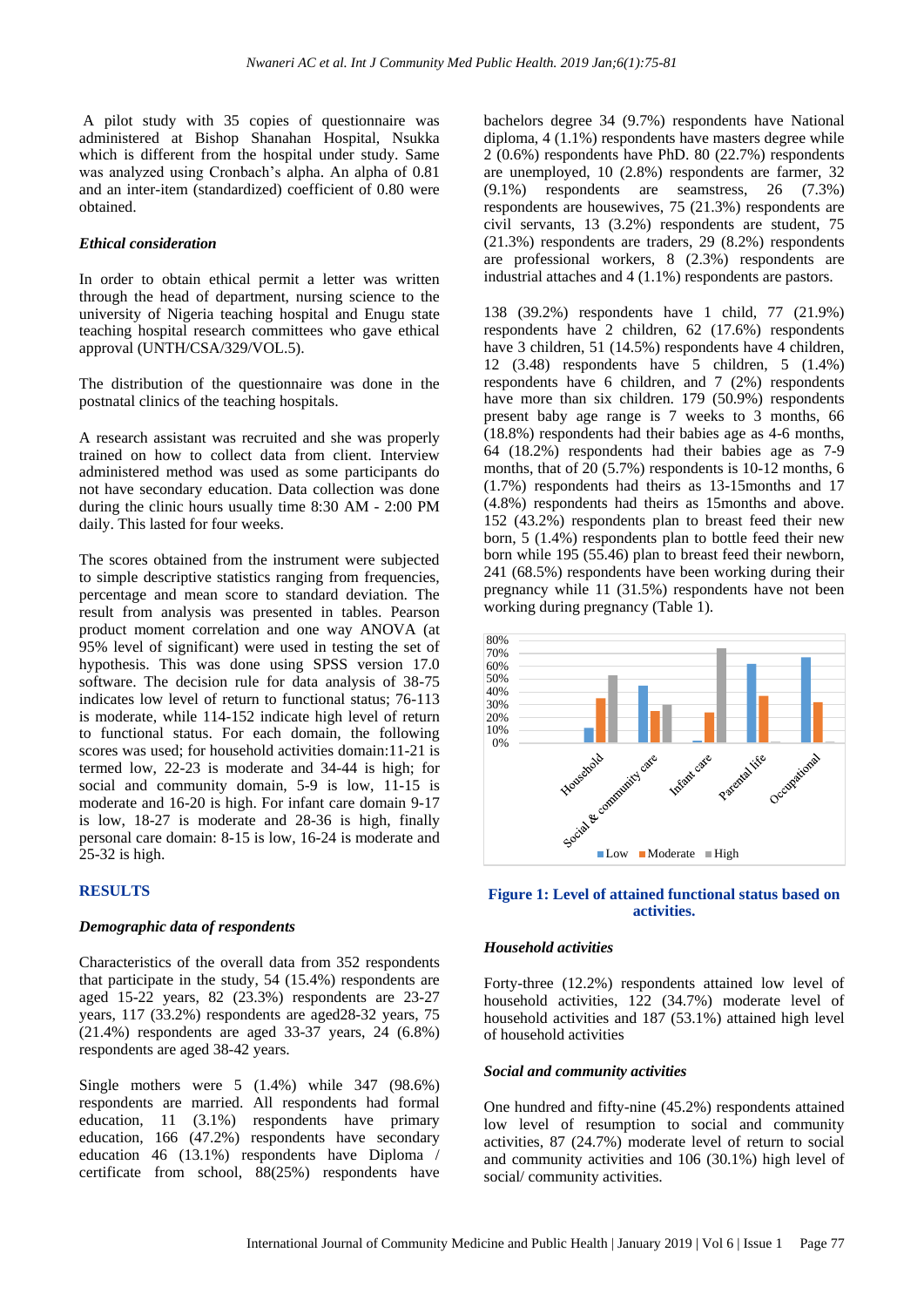## **Table 1: Demographic data of respondent.**

| <b>Demographic</b>        | <b>Option</b>                              | <b>Frequencies</b> | Percentage (%)   |
|---------------------------|--------------------------------------------|--------------------|------------------|
|                           | $15 - 22$                                  | 54                 | 15.4             |
|                           | $23 - 27$                                  | 82                 | 23.3             |
|                           | 28-32                                      | 117                | 33.3             |
| Age (in years)            | 33-37                                      | 75                 | 21.4             |
|                           | 38-42                                      | 24                 | 6.8              |
|                           | Mean                                       | 28.89              | 9                |
|                           | <b>SD</b>                                  | 5.10               |                  |
| <b>Marital</b> status     | Single                                     | 5                  | 1.4              |
|                           | Married                                    | 347                | 98.6             |
|                           | Christianity                               | 352                | 100.0            |
| <b>Religion</b>           | Muslim                                     | $\boldsymbol{0}$   | $\boldsymbol{0}$ |
|                           | Atheist                                    | $\boldsymbol{0}$   | $\boldsymbol{0}$ |
|                           | Africa traditional religion                | $\boldsymbol{0}$   | $\boldsymbol{0}$ |
|                           | No formal education                        | $\mathbf{1}$       | 3                |
|                           | Primary education                          | 11                 | 3.1              |
|                           | Secondary education                        | 166                | 47.2             |
| <b>Education</b>          | Diploma/certificate                        | 46                 | 13.1             |
|                           | From school                                | 88                 | 25.0             |
|                           | Bachelor degree hold                       | 34                 | 9.7              |
|                           | Master degree                              | $\overline{4}$     | 1.1              |
|                           | PhDholder                                  | $\overline{2}$     | 0.6              |
|                           | Unemployed                                 | 80                 | 22.7             |
|                           | Famer                                      | 10                 | 2.8              |
|                           | <b>Seamstress</b>                          | 32                 | 9.1              |
|                           | House wife                                 | 26                 | 7.3              |
| Occupation                | Civil servant                              | 75                 | 21.3             |
|                           | Student                                    | 13                 | 3.7              |
|                           | Trader/buriers                             | 75                 | 21.3             |
|                           | Professional worker                        | 29                 | 8.2              |
|                           | Industrial Attaché                         | $8\,$              | 2.3              |
|                           | Pastor                                     | $\overline{4}$     | 1.1              |
|                           | $\mathbf{1}$                               | 138                | 39.2             |
|                           | $\overline{c}$                             | 77                 | 21.9             |
|                           | $\overline{3}$<br>$\overline{\mathcal{A}}$ | 62                 | 17.6             |
| <b>Number of children</b> |                                            | 51                 | 14.5             |
|                           | 5                                          | 12<br>5            | 3.4              |
|                           | 6                                          | $\overline{7}$     | 1.4              |
|                           | Above<br>7weeks-3months                    | 179                | 2.0<br>50.9      |
| Age range of present baby | 4-6 months                                 | 66                 | 18.8             |
|                           | 7-9 months                                 | 64                 | 18.2             |
|                           | $10-12$ months                             | $20\,$             | 5.7              |
|                           | $13-15$ months                             | 6                  | 1.7              |
|                           | 15month and above                          | $17\,$             | 4.8              |
|                           | <b>Breast</b> feeding                      | 152                | 43.2             |
| <b>Type of feeding</b>    | <b>Bottle</b>                              | 5                  | 1.4              |
|                           | Mixed feeding                              | 195                | 55.4             |
| Have you been working     | Yes                                        | 241                | 68.5             |
| during pregnancy<br>No    |                                            | 111                | 31.5             |
|                           |                                            |                    |                  |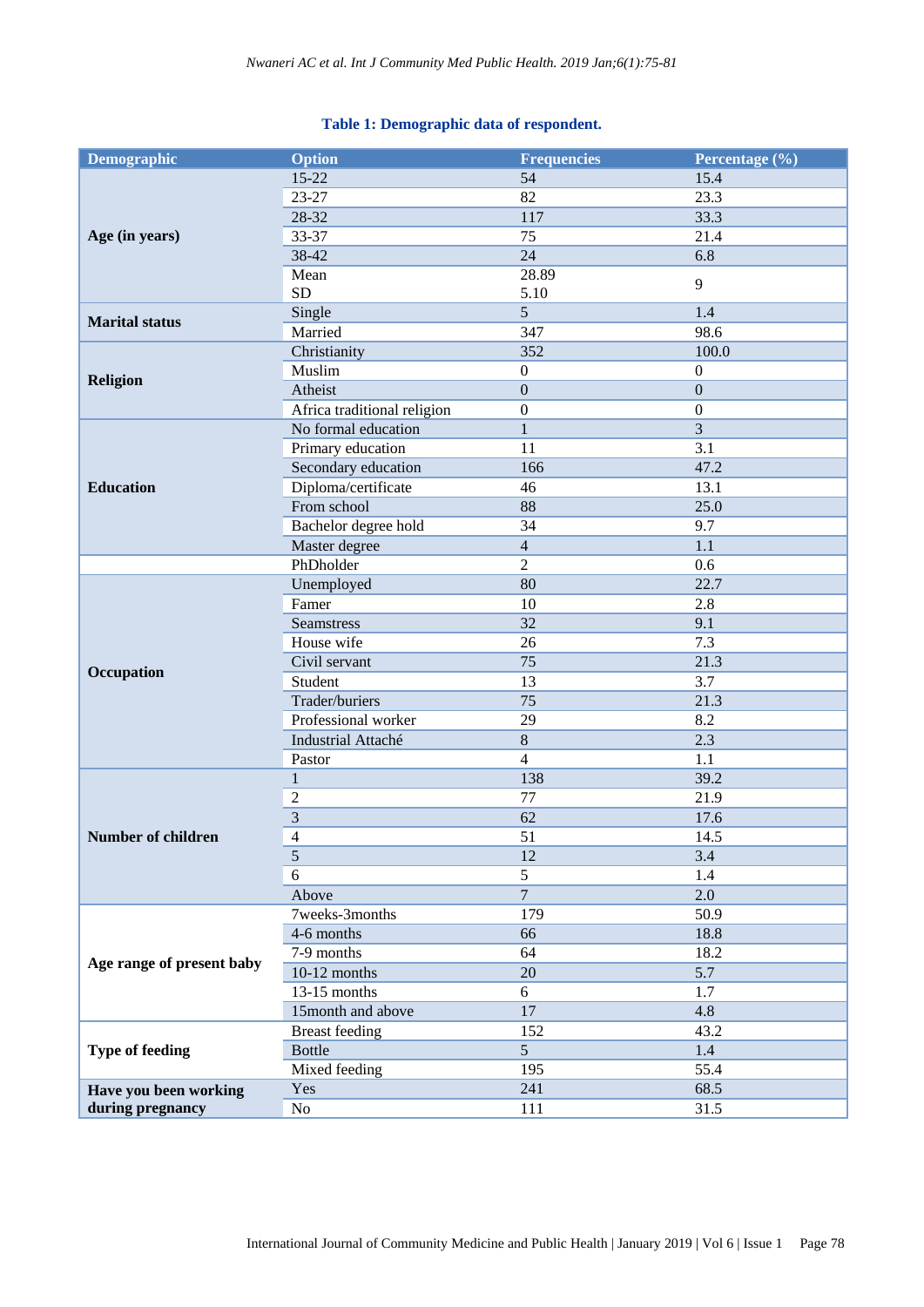## **Table 2: Descriptive statistics for various domains of.**

|                                    |      |             | <b>Std.dev</b> |            | 95% confidence interval for mean Interval |             |         |         |
|------------------------------------|------|-------------|----------------|------------|-------------------------------------------|-------------|---------|---------|
|                                    | N    | <b>Mean</b> |                | <b>Std</b> | Lower bound                               | Upper bound | Minimum | Maximum |
| <b>Household activities</b>        | 352  | 2.41        | 0.07           | 0.04       | 2.34                                      | 2.48        | 100.0   | 3.0     |
| Social and<br>community activities | 352  | 1.85        | 0.86           | 0.04       | 1.76                                      | 1.94        | 100.0   | 3.0     |
| Infant care                        | 352  | 2.72        | 0.49           | 0.03       | 2.67                                      | 2.77        | 100.0   | 3.0     |
| <b>Parental care</b>               | 352  | 1.39        | 0.51           | 0.03       | 1.34                                      | 1.44        |         | 3.0     |
| Occupation                         | 352  | 1.33        | 0.48           | 0.03       | 1.28                                      | 1.38        | 100.0   | 3.0     |
| <b>Total</b>                       | 1760 | 1.94        | 0.83           | 0.02       | 1.90                                      | 1.98        | 100.0   | 3.0     |

## **Table 3: Result for test of hypothesis 1.**

|                       | <b>Sum of square</b> |     | <b>Mean square</b> |       | Sio   |
|-----------------------|----------------------|-----|--------------------|-------|-------|
| <b>Between groups</b> | 531.78               |     | 132.94             | 34.75 | 0.000 |
| Within groups         | 684.72               | 755 | 0.39               |       |       |
|                       | 1216.50              | 759 |                    |       |       |

## **Table 4: Correlation (symmetric measure) result for hypothesis 2.**

| Interval by interval         | <b>Pearson's R</b> | Value | Symp.std. Error' | App         | Appro.sig |
|------------------------------|--------------------|-------|------------------|-------------|-----------|
| <b>Ordinary by ordinary</b>  | Spearman           | 0.07  | 0.05             |             | 0.19      |
|                              | Correlation        | 0.07  | 0.05             | $\cdot$ .36 | 0.18      |
| <b>Number of valid Cases</b> |                    | 352   |                  |             |           |

#### **Table 5: Correlation (symmetric measure) result for hypothesis 3.**

|                                           | Value | <b>Asympstd Error</b> | Appprox. | App  |
|-------------------------------------------|-------|-----------------------|----------|------|
| <b>Interval by interval Pearson R</b>     | 0.02  | 0.06                  |          |      |
| Ordinary by ordinary spearman correlation | 0.03  | 0.05                  |          | 0.58 |
| <b>Number of valid cases</b>              | 352   |                       |          |      |

#### *Infant care activities*

Seven (20%) of the respondents attained low level of baby care, 85 (24.1) moderate level of baby care and 260 (73. 98) high level of baby care

#### *Parental life activities*

Two hundred and eighteen (61.9%) respondents have low level of personal life attainment, 131 (27.2%) moderate level of parental life attainment and 3 (0.9%) high level of parental life attainment

#### *Occupational activities*

Two hundred and thirty (67.6%) respondents have low level of work life attainment, 112 (31.8%) moderate level of work life attainment and 2 (0.6%) high level of work life attainment

#### *Overall functional status*

Overall functional status was 66% for low, 80% for moderate and 14% for high (Figure 2).



#### **Figure 2: Overall functional status.**

#### *Descriptive statistics for various domains*

Descriptive statistics for various domains showed that respondents exhibited higher attainment of functional status in baby care (mean=2.41) followed by social and community activities (mean=1.85) personal care (mean=1.39) and finally work life (mean=1.33) (Table 2).

For the tested hypotheses, ANOVA (F-value) results is stated.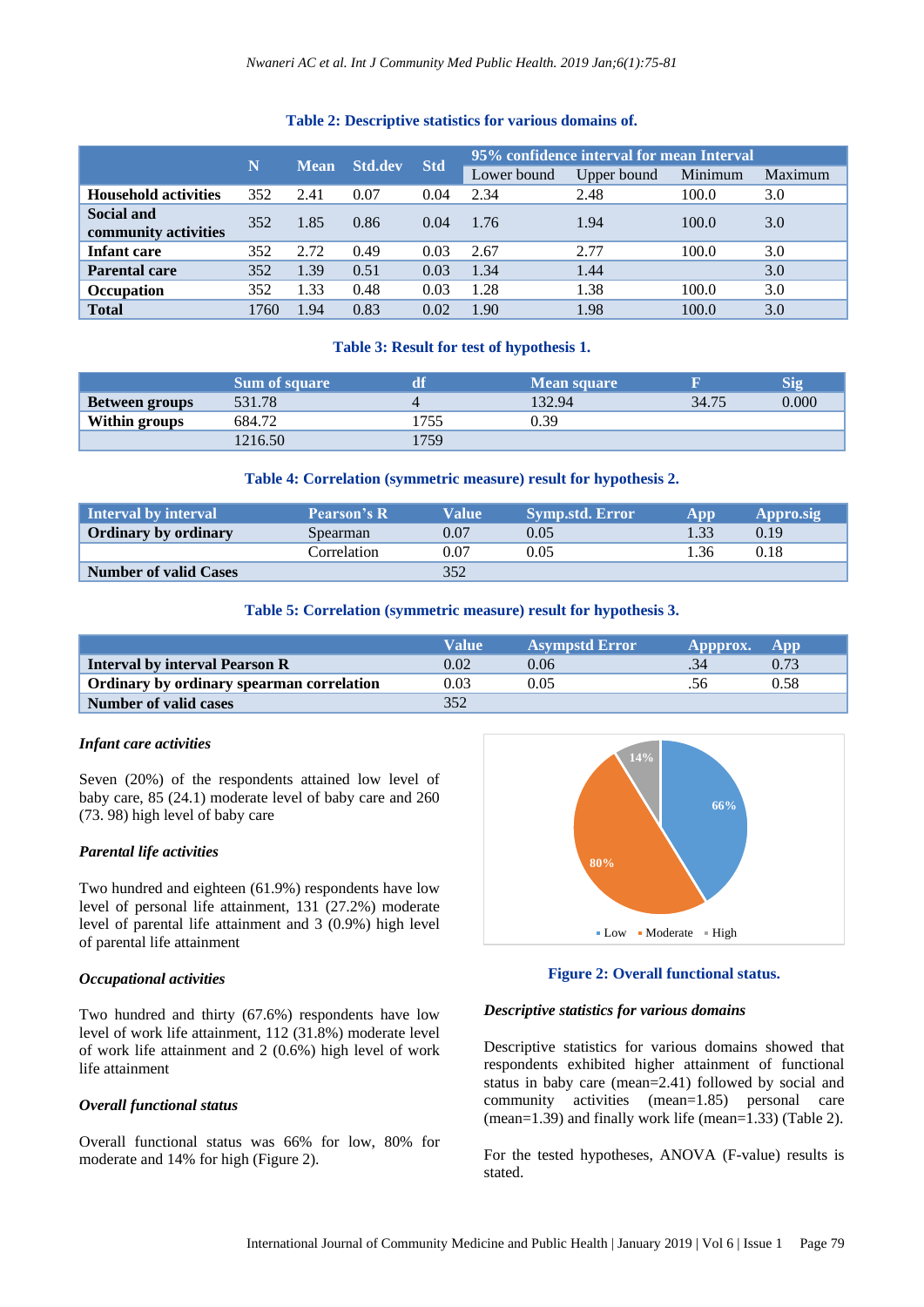For hypothesis 1, ANOVA result (F-value) is 340.75. This result is significant as  $p<0.05$ . This show that there is a significant difference in the level of attainment of functional status of mother attending post partum clinic, after 6 weeks of childbirth in the teaching hospital in Enugu across the various domain of functional status.

For hypothesis 2, the Pearson product- moment and Spearman rank correlation coefficient are 0.07 and 0.07 respectively with  $p > 0.05$ .

This shows that there is no significant relationship between type of feeding and functional status of mothers attending postpartum clinic after 6 weeks of childbirth in the hospital Enugu.

For hypothesis 3, the Pearson product- moment correlation and spearman rank correlation coefficient are 0.02 and 0.03 respectively, the p>0.05. This shows that there is a significant relationship between parity and functional status of mothers attending postpartum clinic, after 6 week of childbirth in the teaching hospital Enugu.

Finally, the overall functional status of mother was characterized as, 21 (6%) respondents are low, the functional status of 28% (80.4%) respondents is moderate and the functional status of 48 (13.6%) respondents is high.

## **DISCUSSION**

Findings of the study in general, revealed that majority of mothers attending post partum clinic returned moderately to their functional status after six weeks of childbirth. Specifically, mothers attending postpartum clinic attained high level of household activities and infant care, and low level of attainment in resumption to occupational activities, social and community activities. There is also no significant relationship between type of feeding and functional status as well as between parity and functional status of mother attending post partum clinic after six (6) weeks of childbirth. There is however a significant difference in various domain of functional status of mother attending postpartum clinic after 6 weeks of childbirth in the teaching hospitals in Enugu.

The major constraint of this study was dearth of literatures in this field. Due to this fact, comparism with works of other researchers was difficult.

In the level of attainment of household activities of mothers, it was said to be high. It was also seen that most of the mothers attending post partum clinic resumed fully to the care of family members, laundry work, cooking activities and shopping. This could be attributed to the fact that majority of respondents had only one child. A great number of mothers also practiced mixed feeding thereby reducing the attention which could have been given to infant feeding and then it is being utilized in other domains of functional status. Furthermore, in Nigeria, where the sole duty of a wife is to care for her household, it becomes a very strong influencing factor.

For the social and community activities domain, a higher percentage of mothers reflected low resumption to social and community activities and also professional organization. This is similar to findings in the study done in Italy and France even though the environment is not same.<sup>7</sup> This could explain the fact that since majority of mothers lacked social support, and there is increased (high) level of attainment of household chores, this could hinder mothers from participating in social/ community activities. Also, there is a general believe that when babies are tender they are exempted from social activities of which automatically their mothers are also exempted, this could be associated with the age range of most of the babies which is between seven weeks-three months.

The infant care level was also high, this is in line with work done by Barbara which states that infant care may likely take precedence over other aspect of functional status. <sup>3</sup> This finding is contrary to work by Norhayati et al in which the most affected domain was infant care  $(p=0.002)$ .<sup>8</sup> This may be due to the morbid state of the mothers. Based on data obtained, it was seen that most mothers were never punctual to work, this could be attributed to the quality time been given to household chores and infant care.

Furthermore, level of attainment of personal care was low, this may be related to increase in household activities and infant care, thereby reducing the time for personal care. Also babies' temperament as it is seen from data obtained that majority of the babies have high temperament, this could make babies demand high attention from mothers than usual.

Lack of social support could be related to decrease in personal care, because mothers are expected to meet up with other roles which are essential to their wellbeing. Mothers are faced with challenges of meeting up with the increased demand on them, with limited energy and time, which could be basis for affecting their personal care.

Occupational function resumption by mothers after sixweeks of childbirth was also low. This shows that the return to functional status in this domain is below normal. Since mothers have not fully resumed to social and community activities even resumption to job may be difficult to get along with. It has been said that once mothers attain the role of childbirth, it becomes an additional responsibility which may be burdensome on them, thereby causing role congestion and boredom in their place of work. Moreover, in homes where fathers are the bread winner of the family, mothers could be tempted either to be lenient with their jobs or achieve less.